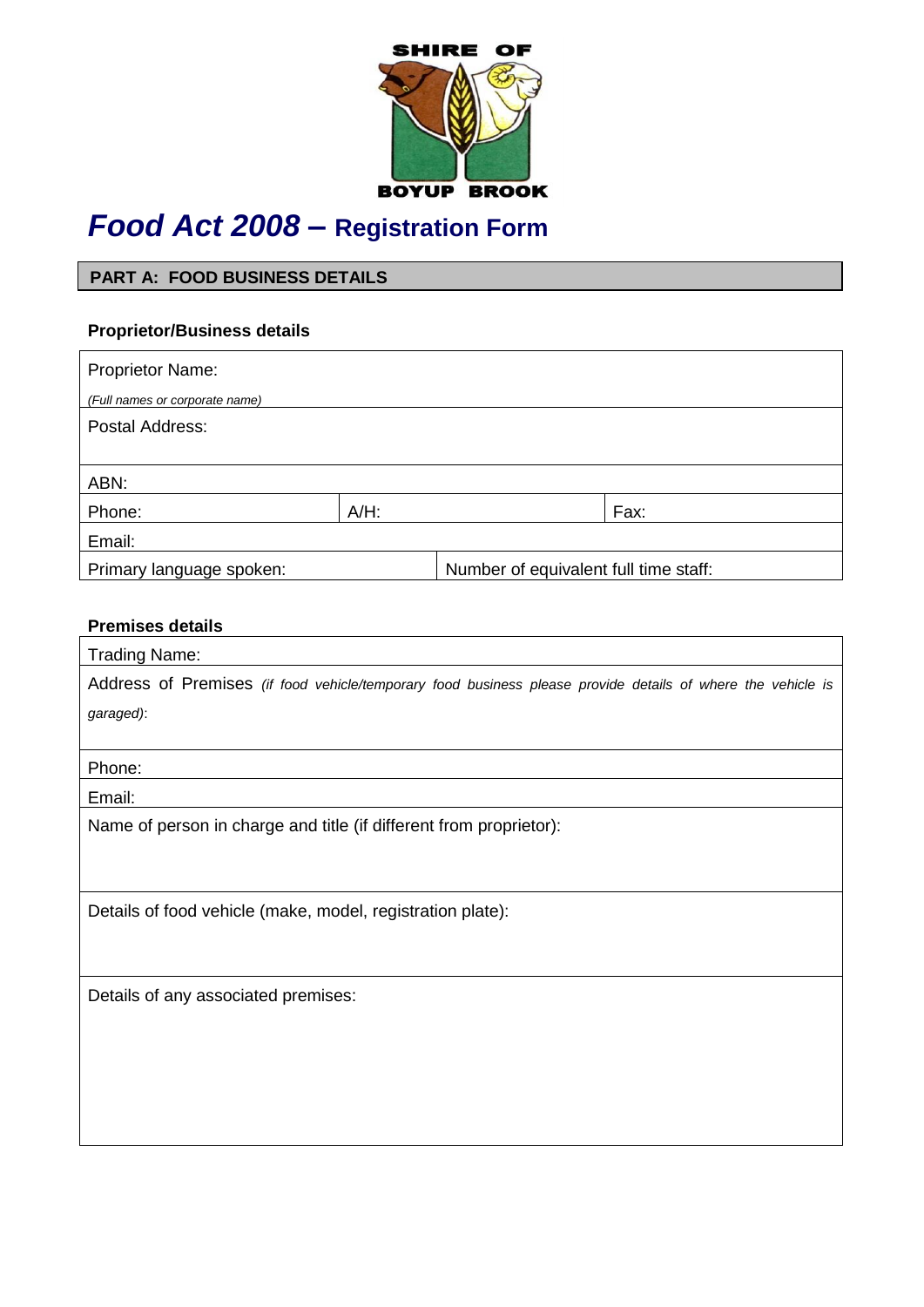### **Description of use of premises**

#### *Please tick all boxes that apply (there may be more than one)*

| □      | Manufacturer/processor | ⊔      | Hotel/motel/guesthouse               |
|--------|------------------------|--------|--------------------------------------|
| ❏      | Retailer               | ⊔      | Pub/tavern                           |
| □      | Food Service/catering  | ❏      | Canteen/kitchen                      |
| □      | Distributor/importer   | ❏      | Hospital/nursing home                |
| □      | Packer                 | ❏      | Childcare centre                     |
| ❏      | Storage                | ❏      | Home delivery                        |
| □      | Transport              | ⊔      | Temporary food premises              |
| □      | Restaurant/café        | ❏      | Mobile food operator                 |
| $\Box$ | Snack bar/takeaway     | □      | Market stall                         |
| ❏      | Caterer                | $\Box$ | Charitable or community organisation |
|        | Meals-on-wheels        |        | Other                                |

#### **Please provide more details about your type of business**

(For example: butcher, bakery, seafood processor, soft drink manufacturer, milk vendor, service station. If business is a catering business, please provide maximum patrons estimate)

#### **Do you provide, produce or manufacture any of the following foods?**

#### *Please tick all boxes that apply*

- $\Box$  Prepared, ready to eat<sup>1</sup> table meals
- $\Box$  Frozen meals  $\Box$
- $\Box$  Raw meat, poultry or seafood (i.e. oysters)  $\Box$
- $\Box$  Processed meat, poultry or seafood  $\Box$
- $\Box$  Fermented meat products  $\Box$
- $\square$  Meat pies, sausage rolls or hot dogs  $\square$
- □ Sandwiches or rolls □ □ □ □
- Soft drinks/juices  $\Box$

-

- Raw fruit and vegetables  $\Box$
- Processed fruit and vegetables  $\Box$
- **Q** Confectionary
- Infant or baby foods
- Bread, pastries or cakes
- Egg or egg products
- Dairy products
- Prepared salads
- Other: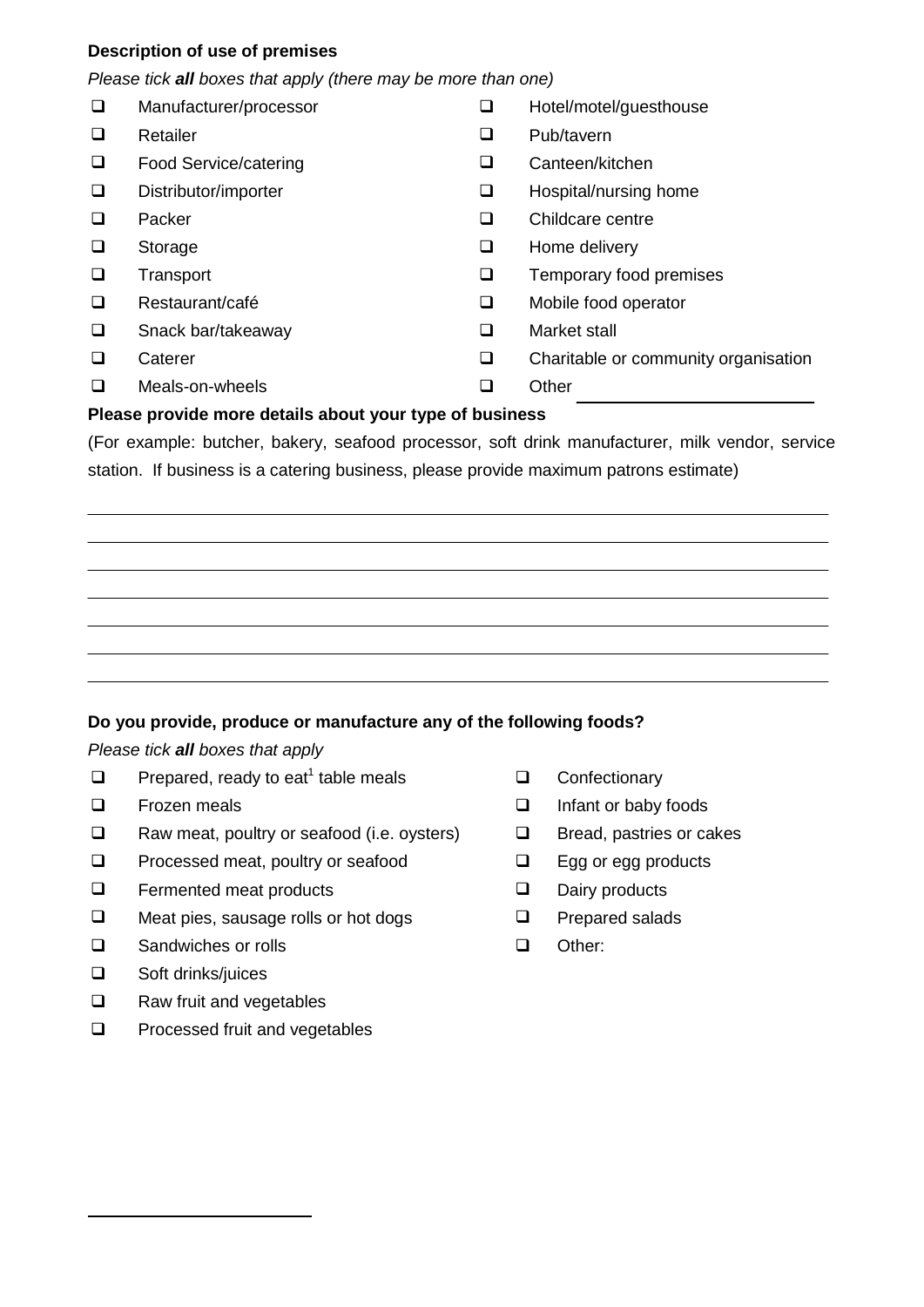| <b>Nature of food business</b>                                                      | <b>Yes</b> | <b>No</b> |
|-------------------------------------------------------------------------------------|------------|-----------|
| Are you a small business <sup>2</sup> ?                                             |            |           |
| Is the food that you provide, produce or manufacture ready-to-                      |            |           |
| eat <sup>1</sup> when sold to the customer?                                         |            |           |
| Do you process the food that you produce or provide before sale                     |            |           |
| or distribution?                                                                    |            |           |
| Do you directly supply or manufacturer food for organisations that                  |            |           |
| cater to vulnerable persons <sup>3</sup> ?                                          |            |           |
| To be answered by manufacturing/processing businesses only:                         |            |           |
| Do you manufacture or produce products that are not shelf                           |            |           |
| stable?                                                                             |            |           |
| Do you manufacture or produce fermented meat products such                          |            |           |
| as salami?                                                                          |            |           |
| To be answered by food service and retail businesses only (including charitable and |            |           |
| community organisations, market stalls and temporary food premises):                |            |           |
| Do you sell ready-to-eat food at a different location from where it                 |            |           |
| is prepared?                                                                        |            |           |
| Hours of operation:                                                                 |            |           |

## Monday | Friday Tuesday | Saturday | Saturday Wednesday | Sunday | Sunday | Sunday | Sunday | Sunday | Sunday | Sunday | Sunday | Sunday | Sunday | Sunday | Sunday | Sunday | Sunday | Sunday | Sunday | Sunday | Sunday | Sunday | Sunday | Sunday | Sunday | Sunday | Sun Thursday

## **Recall contact:**

| First name |         |      |
|------------|---------|------|
| Last name  |         |      |
| Phone      | $A/H$ : | Fax: |
| Email      |         |      |

#### **Declaration:**

I, the person making this application declare that:

- the information contained in this application is true and correct in every particular
- the prescribed fee is enclosed with this application (see Part B).

#### **Signature of applicant\*:**

\*In the case of a company, the signing officer must state position in the company

#### **Date**:

-

The information gathered in this form will be used for purposes related to the administration of the *Food Act 2008*. In accordance with regulation 51 of the *Food Regulations 2009,* certain details (proprietor name, trading name and address details) may be made publicly available.

<sup>1</sup> 'Ready to eat' means food that is ordinarily consumed in the same state as in which it is sold

 $2$  Is a business that employs less than 50 people in the 'manufacturing sector' or less than 10 people in the 'food services' sector

<sup>3</sup> Standard 3.3.1 *Australia New Zealand Food Standards Code*